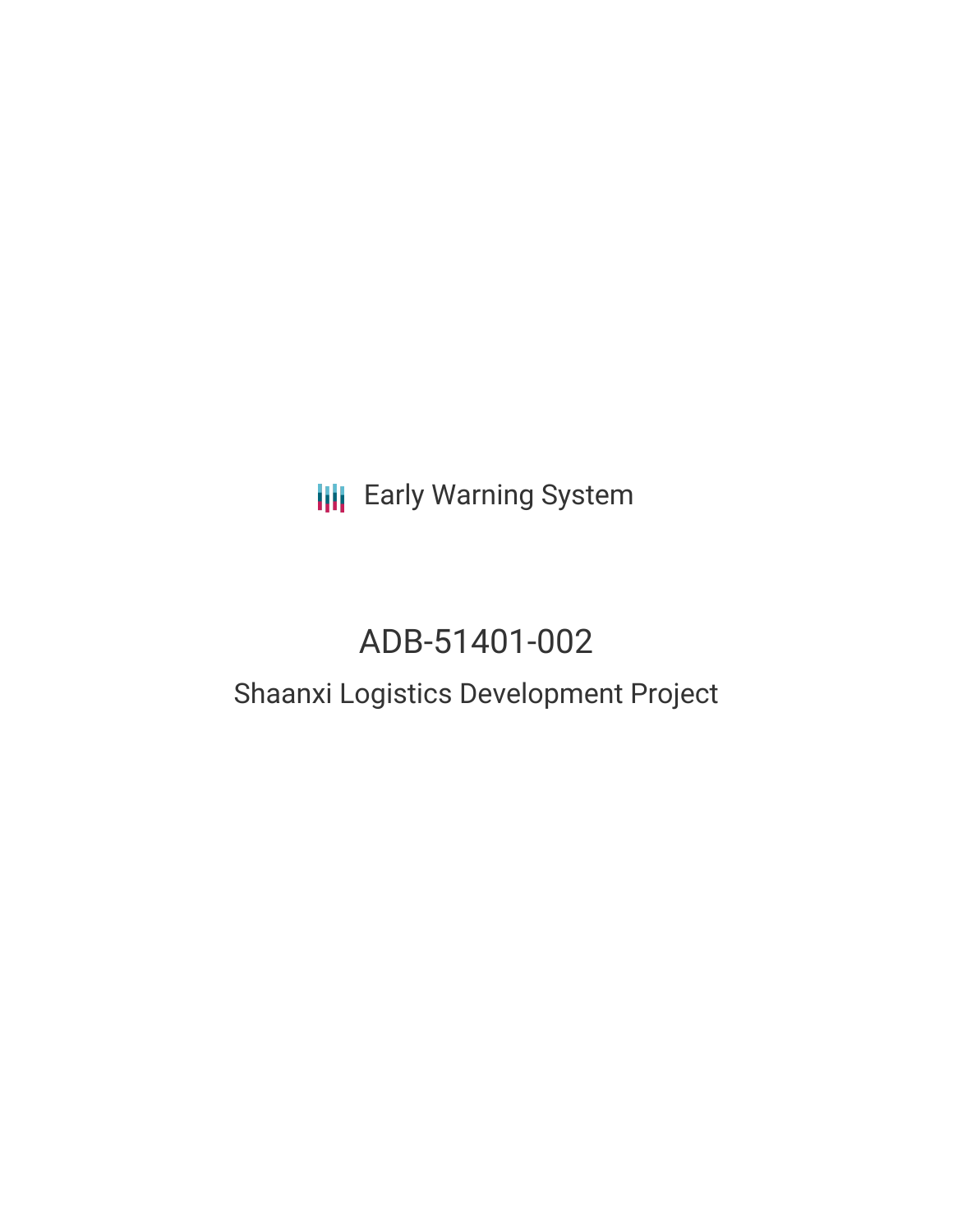#### **Quick Facts**

| <b>Countries</b>               | China                        |
|--------------------------------|------------------------------|
| <b>Specific Location</b>       | Xi'an city, Shaanxi Province |
| <b>Financial Institutions</b>  | Asian Development Bank (ADB) |
| <b>Status</b>                  | Proposed                     |
| <b>Bank Risk Rating</b>        | B                            |
| <b>Borrower</b>                | People's Republic of China   |
| <b>Sectors</b>                 | Transport                    |
| <b>Investment Type(s)</b>      | Loan                         |
| <b>Investment Amount (USD)</b> | \$200.00 million             |
| <b>Loan Amount (USD)</b>       | \$200,00 million             |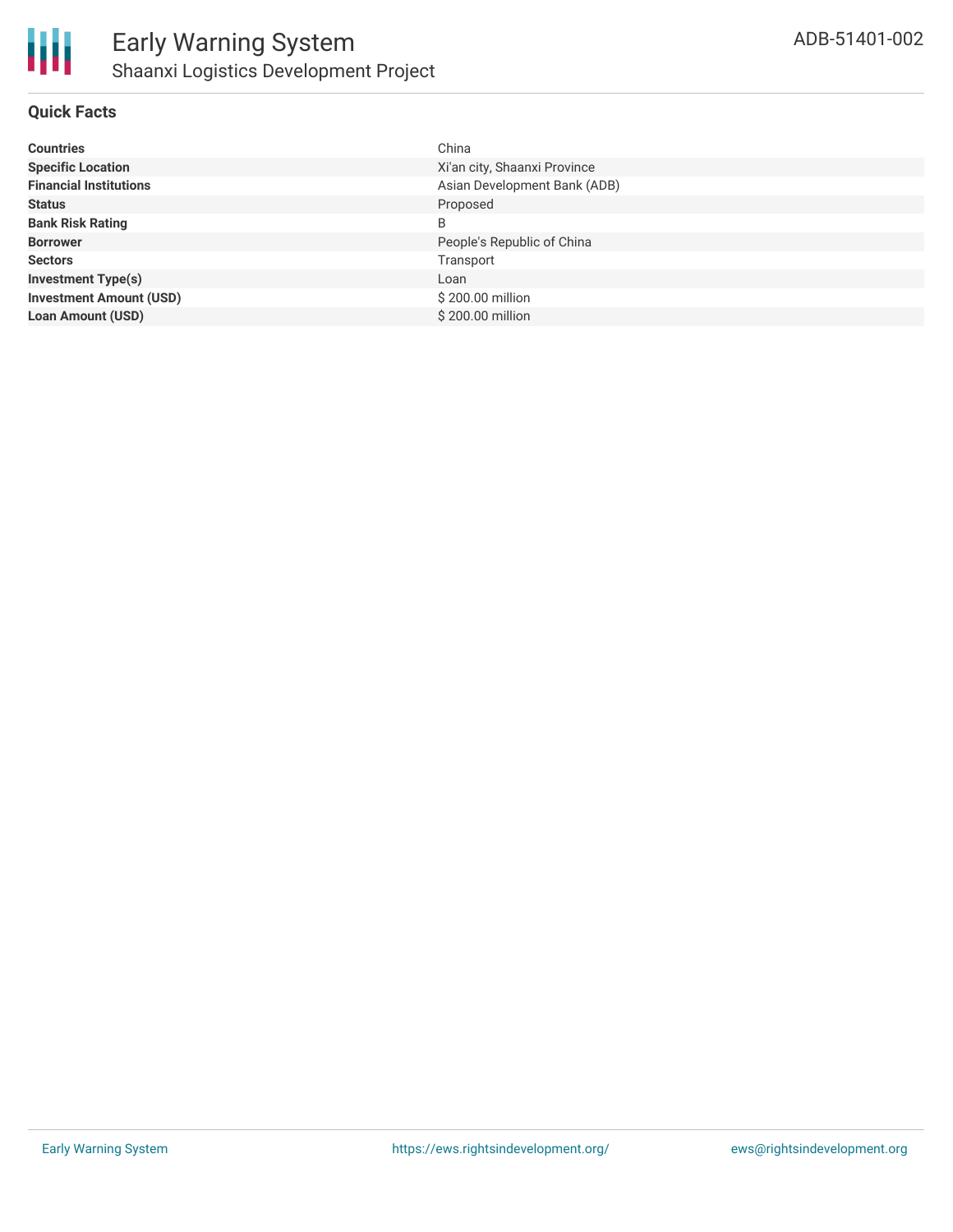

#### **Project Description**

According to the bank document, the project seeks to strengthen the regional cooperation facilitation and enhance the economic development in Shaanxi Province. The project outcome will be the improvement of the value addition, innovation, and efficiency of logistics services in Shaanxi Province.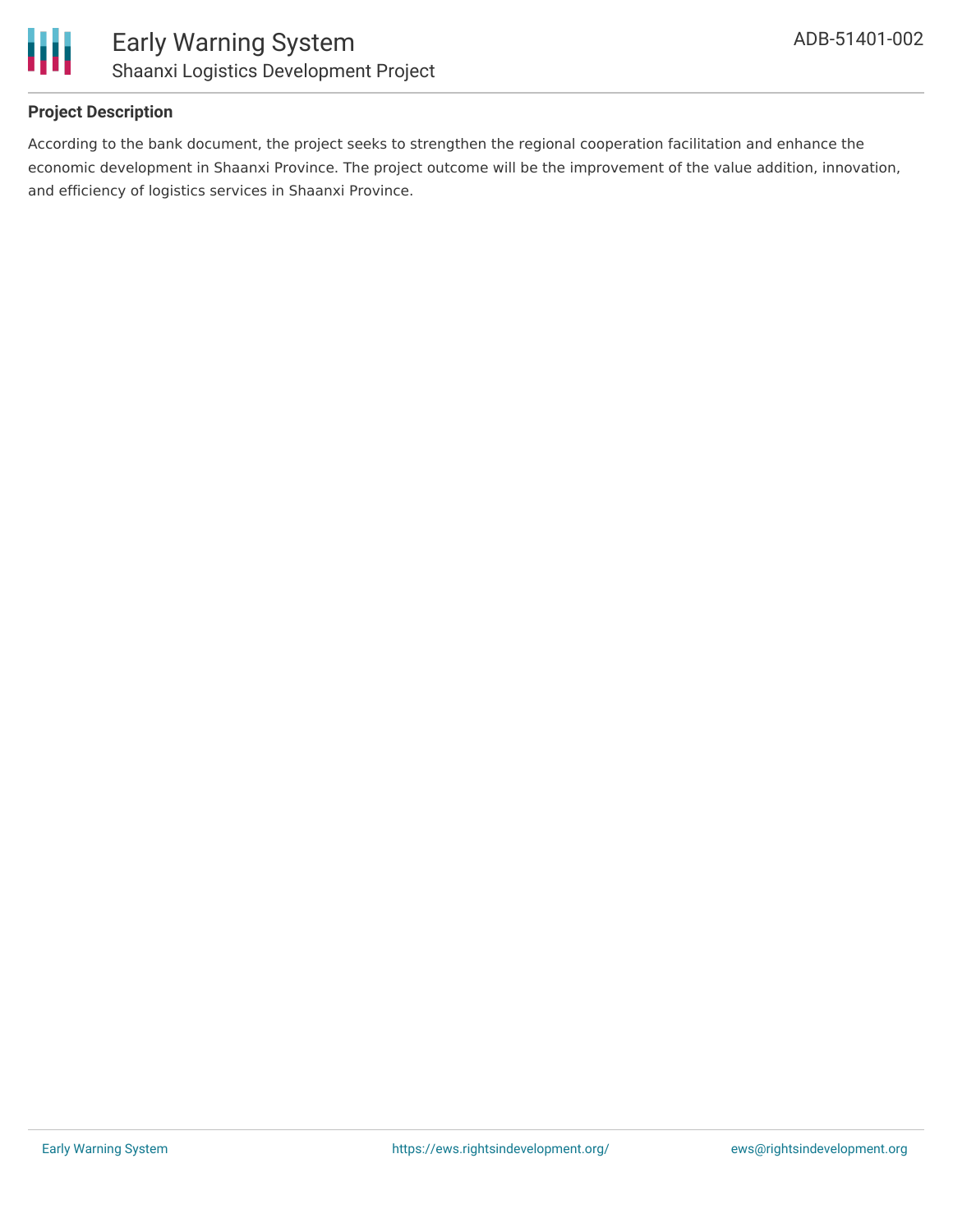

## Early Warning System Shaanxi Logistics Development Project

#### **Investment Description**

Asian Development Bank (ADB)

#### **Loan: Shaanxi Logistics Development**

Ordinary capital resources US\$ 200.00 million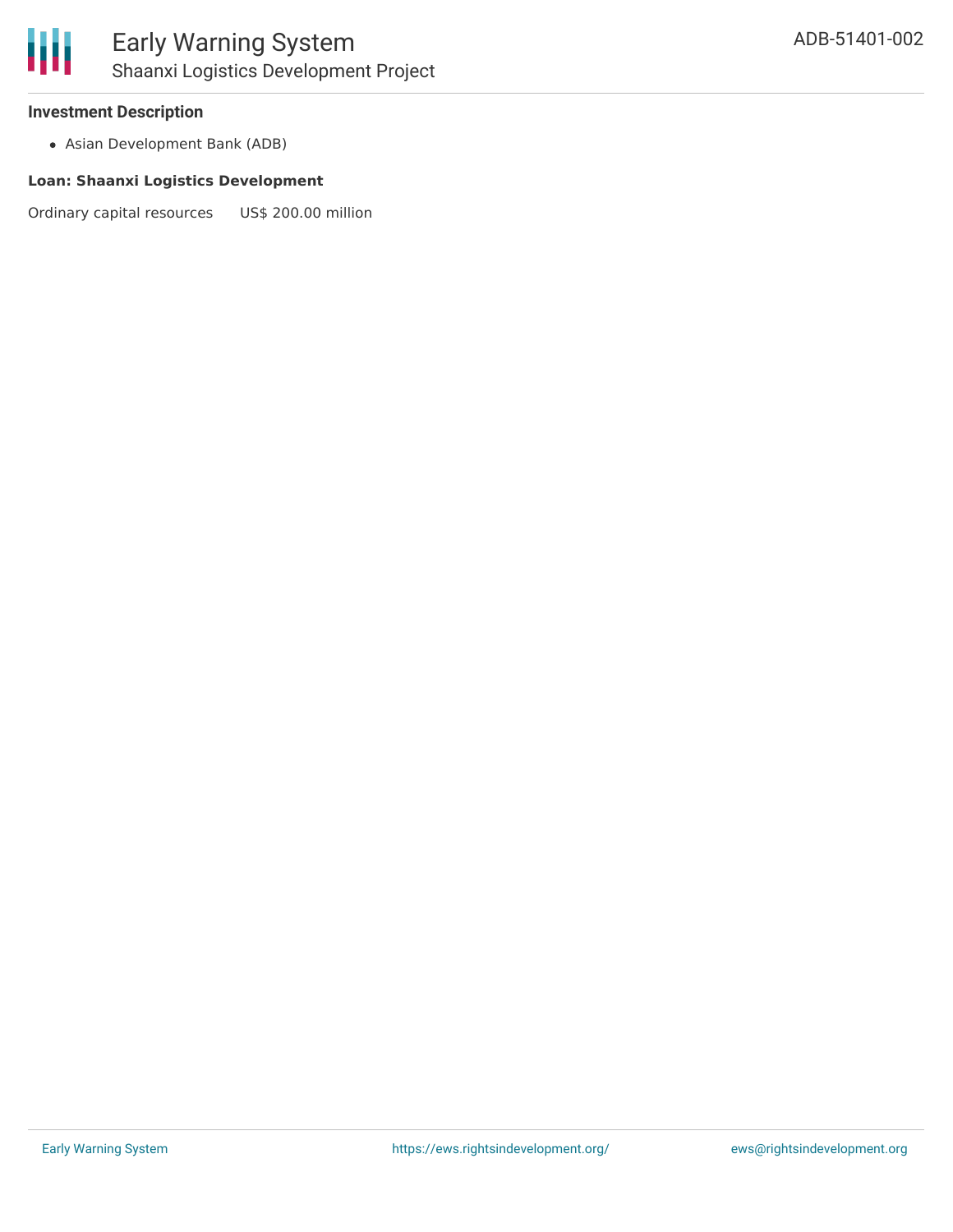#### **Contact Information**

#### **Executing Agencies**

#### **Shaanxi Provincial Government**

No. 2 Dongxie 4th Road, Nan Er-huan, Xian 710054 People's Republic of China

#### **ACCOUNTABILITY MECHANISM OF ADB**

The Accountability Mechanism is an independent complaint mechanism and fact-finding body for people who believe they are likely to be, or have been, adversely affected by an Asian Development Bank-financed project. If you submit a complaint to the Accountability Mechanism, they may investigate to assess whether the Asian Development Bank is following its own policies and procedures for preventing harm to people or the environment. You can learn more about the Accountability Mechanism and how to file a complaint at: http://www.adb.org/site/accountability-mechanism/main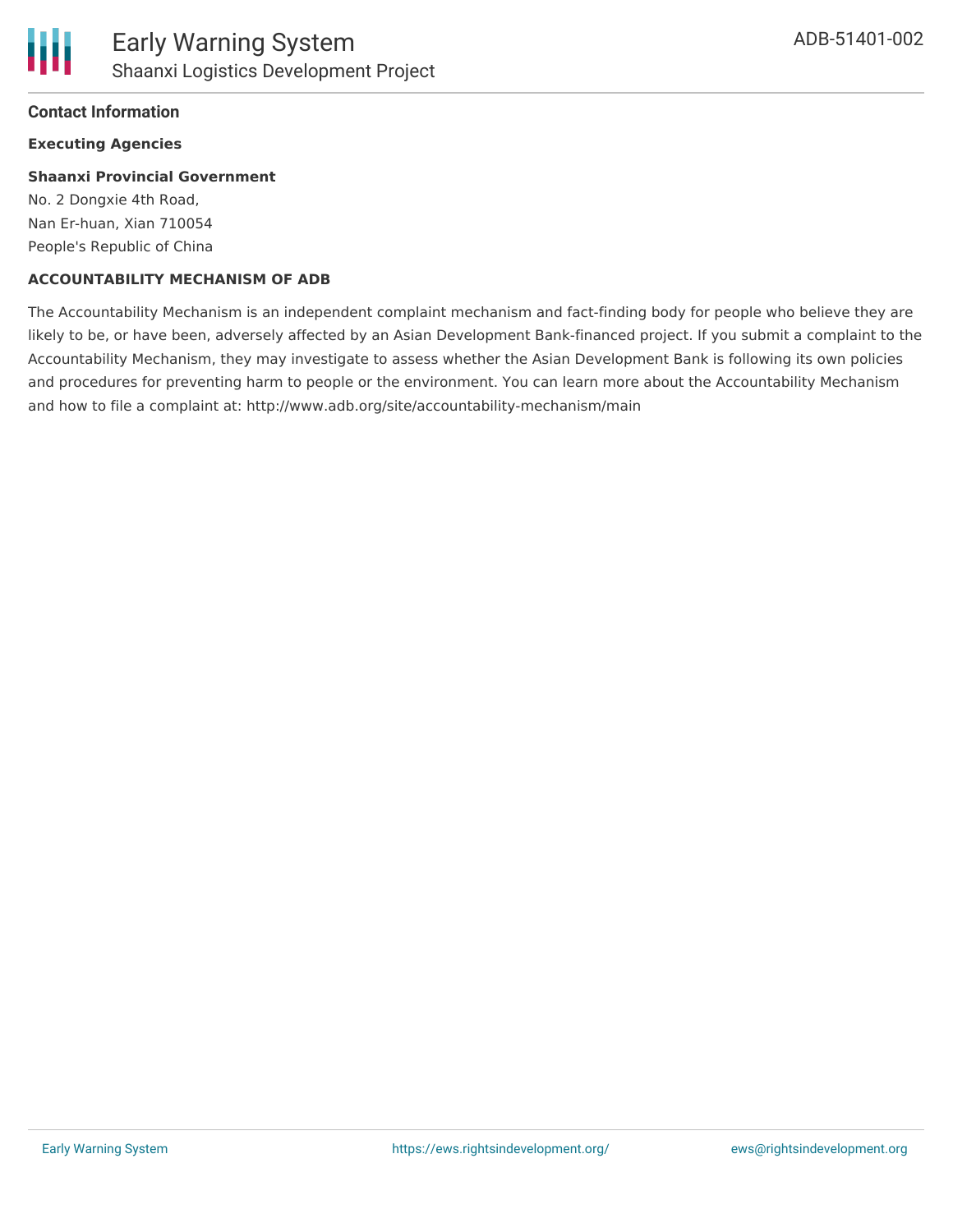

## Early Warning System Shaanxi Logistics Development Project

#### **Bank Documents**

- Project [Disclosure](https://ewsdata.rightsindevelopment.org/files/documents/02/ADB-51401-002.pdf) PDF [\[Original](https://www.adb.org/printpdf/projects/51401-002/main) Source]
- Shaanxi Logistics [Development](https://ewsdata.rightsindevelopment.org/files/documents/02/ADB-51401-002_MV2nPRQ.pdf) Project: Initial Poverty and Social Analysis [\[Original](https://www.adb.org/projects/documents/prc-51401-002-ipsa) Source]